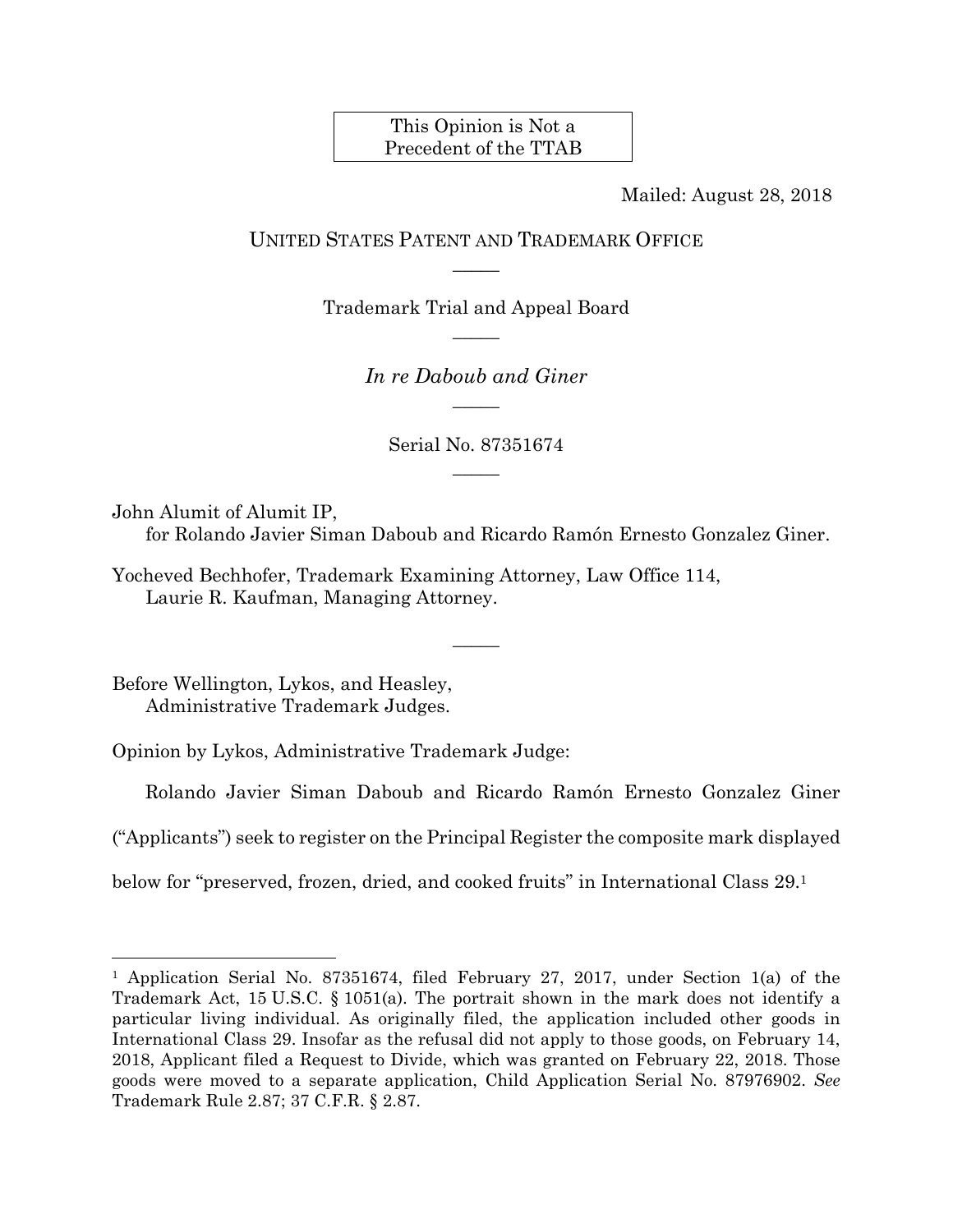1



The colors green, light green, dark green, orange, red, white and black are claimed as a feature of the mark. According to the translation statement, "LA CHULA" means "the beautiful one" or "the show-off". In the application, Applicants claimed ownership of two incontestable registrations, including Registration No. 3371547, which registered on January 22, 2008,<sup>2</sup> for the mark displayed below for various goods in International Class 29, including "fruit conserves."3



<sup>2</sup> Combined Section 8 & 15 affidavit accepted and acknowledged on March 18, 2014; renewed on January 22, 2018.

<sup>3</sup> The other prior registration claimed by Applicants is Registration No. 3377138 for the same composite mark for "rice, sauces, salad sauces" in International Class 30.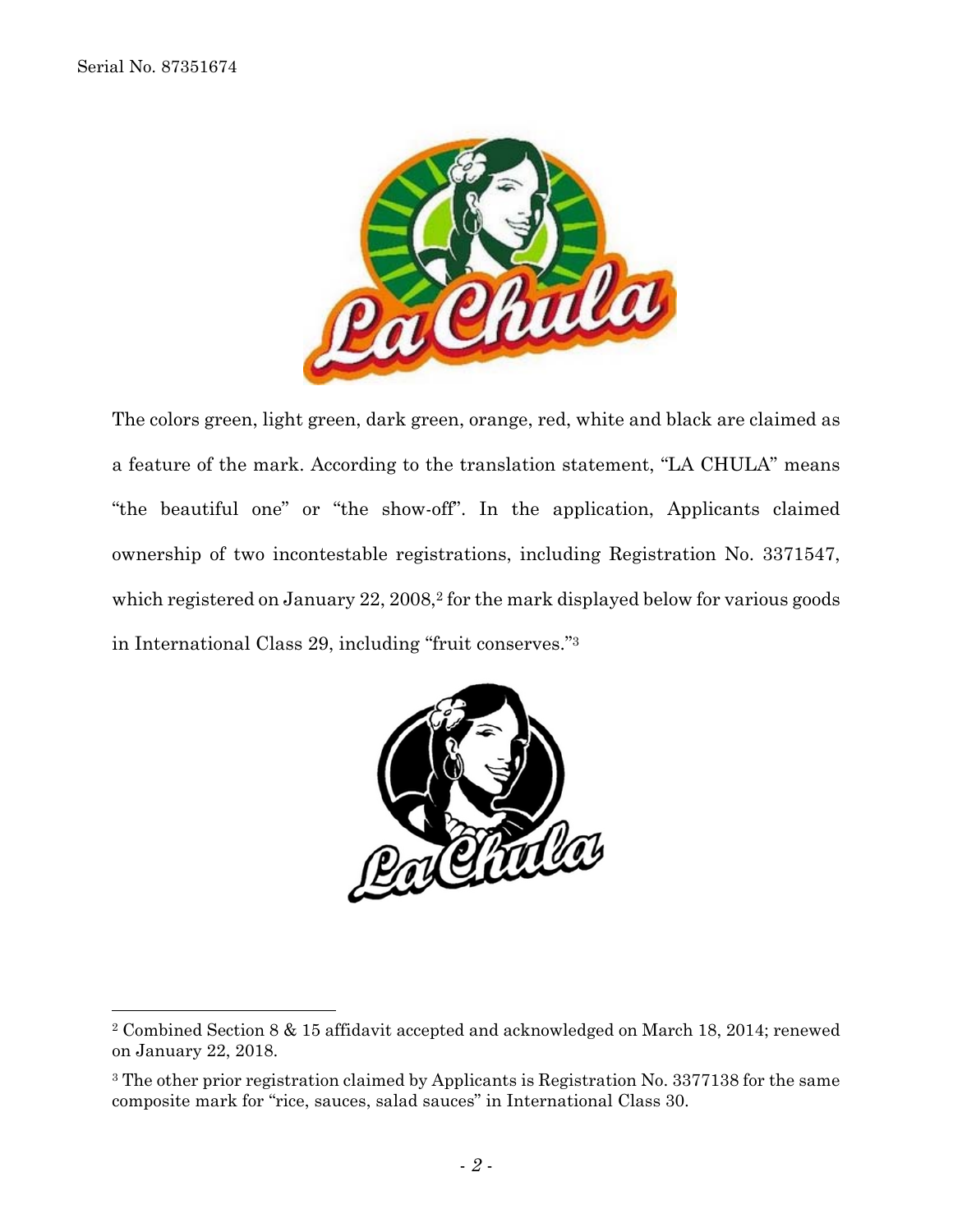1

Unlike the applied-for mark, color is not claimed as a feature of Applicants' previously registered composite mark. The translation statement, however, is the same.

Registration was refused under Section 2(d) of the Trademark Act, 15 U.S.C. § 1052(d), on the ground that Applicants' applied-for mark so resembles the registered mark on the Principal Register CHULA BRAND in standard characters (BRAND disclaimed) for "Fresh fruits and vegetables, namely, citrus, lemons, avocados, coconuts, papayas, pineapples" in International Class 31,4 that it is likely to cause confusion or mistake or to deceive. According to the translation statement in the cited registration, "CHULA" means "sparkling."

When the refusal was made final, Applicant filed a notice of appeal which is now briefed.

Our determination of the issue of likelihood of confusion is based on an analysis of all of the probative facts in evidence that are relevant to the factors set forth in *In re E.I. du Pont de Nemours & Co.*, 476 F.2d 1357, 177 USPQ 563 (CCPA 1973). *See also In re Viterra Inc.*, 671 F.3d 1358, 101 USPQ2d 1905 (Fed. Cir. 2012); and *In re Majestic Distilling Co.,* 315 F.3d 1311, 65 USPQ2d 1201 (Fed. Cir. 2003). "Not all of the *DuPont* factors are relevant to every case, and only factors of significance to the particular mark need be considered." *In re Mighty Leaf Tea*, 601 F.3d 1342, 94 USPQ2d 1257, 1259 (Fed. Cir. 2010). There is no mechanical test for determining likelihood of confusion and "each case must be decided on its own facts." *du Pont*, 177 USPQ at 567.

<sup>4</sup> Registration No. 5080567, registered on November 15, 2016.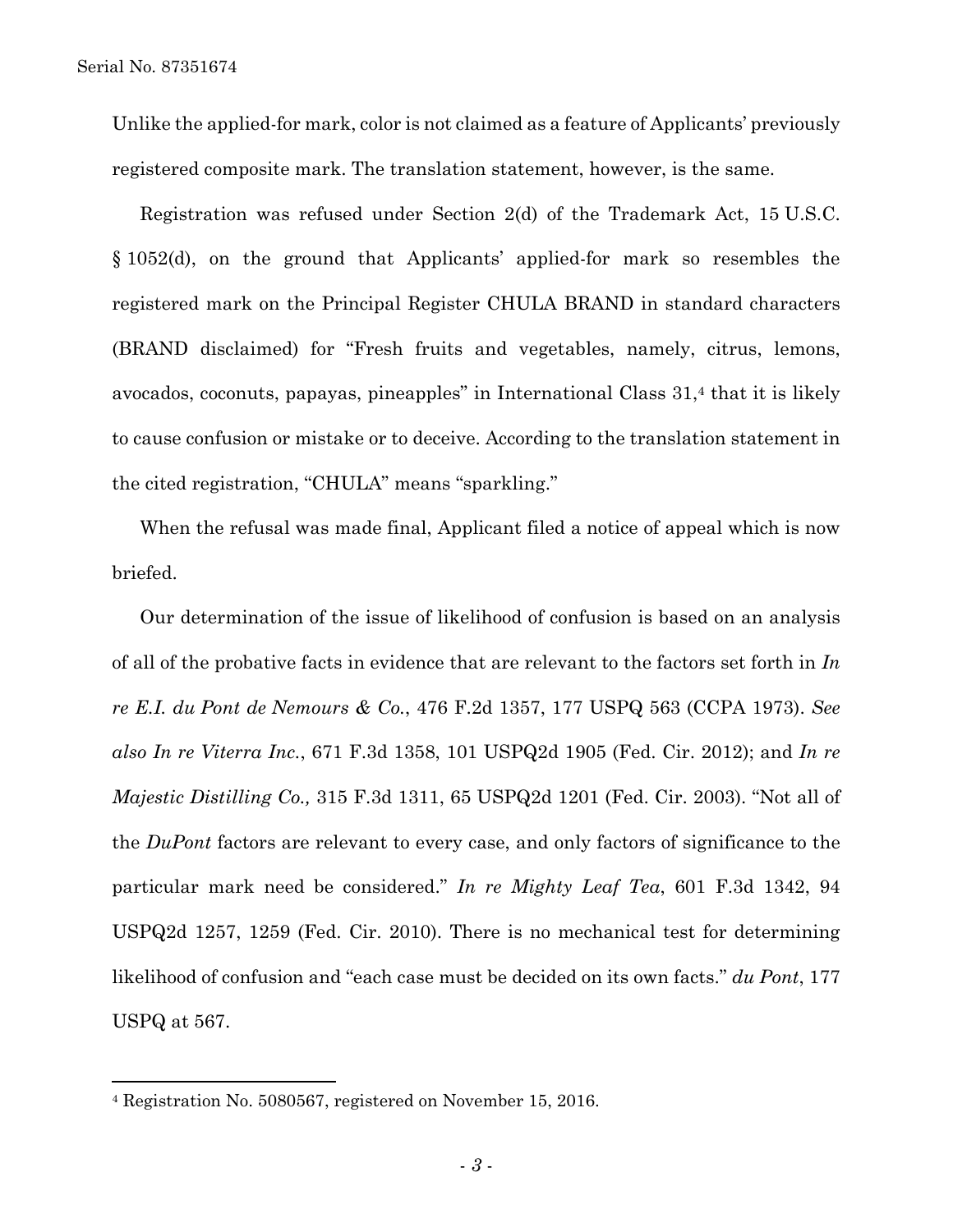$\overline{a}$ 

As a general proposition, two key considerations are the similarities between the marks and the similarities between the goods, the first and second *du Pont* factors. *See Federated Foods, Inc. v. Fort Howard Paper Co*., 544 F.2d 1098, 192 USPQ 24 (CCPA 1976). Insofar as the applied-for mark and cited mark share the dominant, arbitrary term LA CHULA, the marks overall are similar in sound, appearance, connotation and commercial impression. *See Palm Bay Imps., Inc. v. Veuve Clicquot Ponsardin Maison Fondee En 1772*, 396 F.3d 1369, 73 USPQ2d 1689 (Fed. Cir. 2005). *See also In re Dakin's Miniatures, Inc*., 59 USPQ2d 1593, 1596 (TTAB 1999) (when a mark consists of a word portion and a design portion, the word portion is more likely to be impressed upon a purchaser's memory and to be used in calling for the goods; therefore, the word portion is normally accorded greater weight in determining whether marks are confusingly similar). This is so despite the different translation statements. In addition, the Examining Attorney has demonstrated that the involved goods are commercially related and may emanate from the same source by submitting excerpts from various third-party business-to-consumer (B2C) websites advertising for sale both Applicants' and Registrant's products under the same brand name.5 *See* Harry & David offering for sale fresh "handpicked citrus" including mandarins and red grapefruits; a variety of dried fruits such as dried apricots, pineapples and

<sup>5</sup> Applicants' reliance on *In re Coors Brewing Co*., 343 F.3d 1340, 68 USPQ2d 1059 (Fed. Cir. 2003) is inapposite here since that case involved a comparison of restaurants versus food and beverages. *See Tao Licensing, LLC v. Bender Consulting Ltd*., 125 USPQ2d 1043, 1061 (TTAB 2017) (quoting *In re Coors Brewing Co*., 68 USPQ2d at 1063 ("the fact that restaurants serve food and beverages is not enough to render food and beverages related to restaurant services for purposes of determining the likelihood of confusion. Instead, … 'to establish likelihood of confusion a party must show previous something more than that similar or even identical marks are used for food products and for restaurant services.").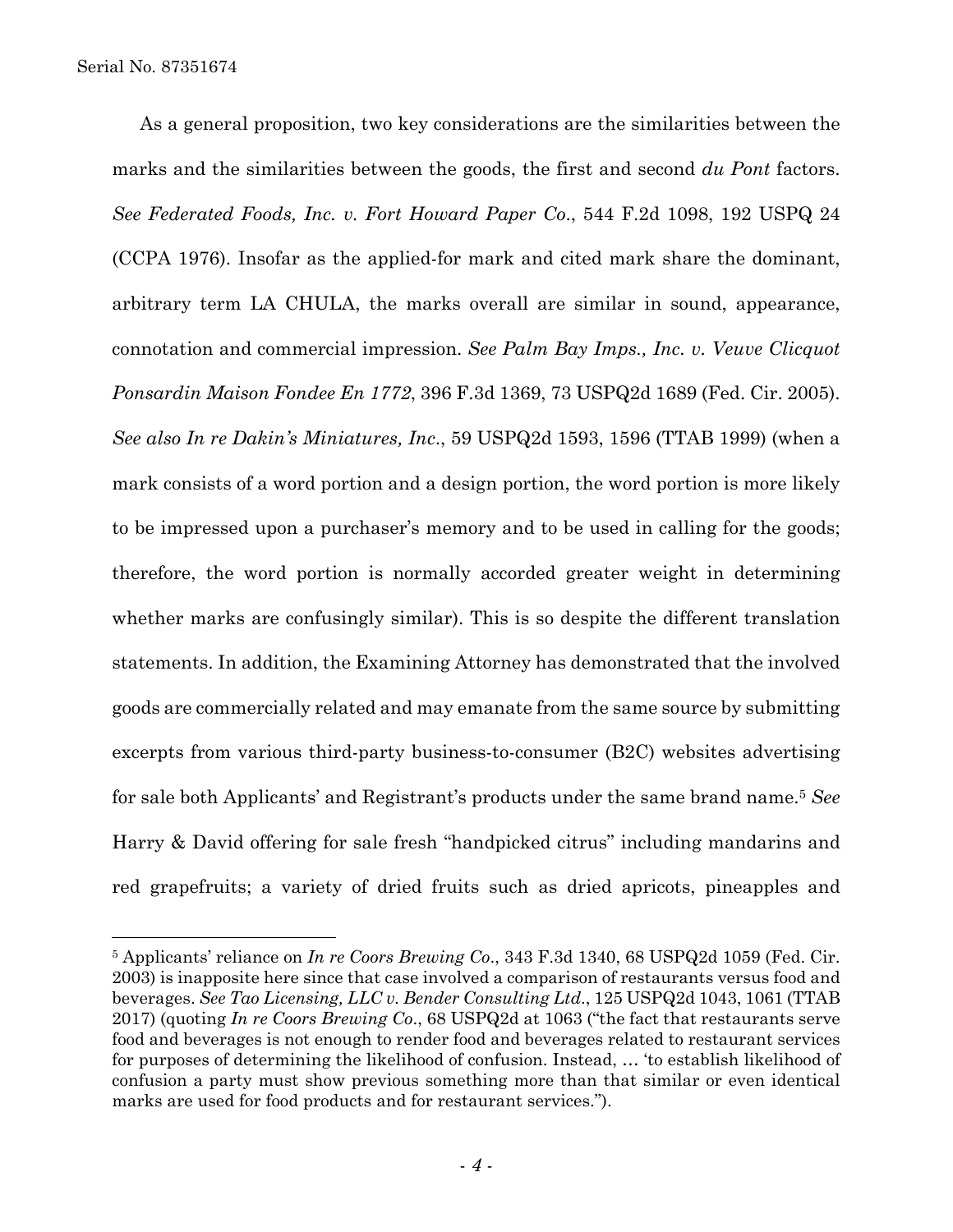mangos; and marionberry preserves;6 Dole offering for sale fresh fruit such as coconuts and avocados and preserved mixed fruit,7 Earthbound Farm offering for sale navel oranges, lemons, and Valencia oranges as well as dried plums, dried mangos, and dried cranberries.8 Typically, this would suffice to find a likelihood of confusion. However, in some instances, a single *du Pont* factor may be pivotal, and such is the case here.

The thirteenth and final *du Pont* factor pertains to "any other established fact probative of the effect of use." *du Pont*, 177 USPQ at 567. Rarely invoked, this factor "accommodates the need for flexibility in assessing each unique set of facts…." *In re Strategic Partners Inc*., 102 USPQ2d 1397, 1399 (TTAB 2012). This includes a variety of circumstances such as an applicant's ownership of a previously registered mark. Where an applicant owns a prior registration that is over five years old and the mark is "substantially the same" as in the applied-for application, this can weigh against finding that there is a likelihood of confusion. *In re Inn at St. John's, LLC*, 126 USPQ2d 1742, 1748 (TTAB 2018) (citing *In re Strategic Partners Inc*., 102 USPQ2d at 1399 (no likelihood of confusion found with the registered mark ANYWEAR BY JOSIE NATORI and design where the applicant's previously registered mark ANYWEARS was substantially similar to the applied-for mark ANYWEAR for identical goods)). Applicants' Registration No. 3371547 has been registered on the

1

<sup>6</sup> January 4, 2018 Final Office Action at 6-7, 11-12. Citations to the prosecution history in the USPTO's TSDR database are to the downloadable .pdf version*. See, e.g., In re Peace Love World Live, LLC*, 127 USPQ2d 1400, 1402 n.4 (TTAB 2018).

<sup>7</sup> May 24, 2017 Office Action at 6-7.

<sup>8</sup> *Id*. at 8-9.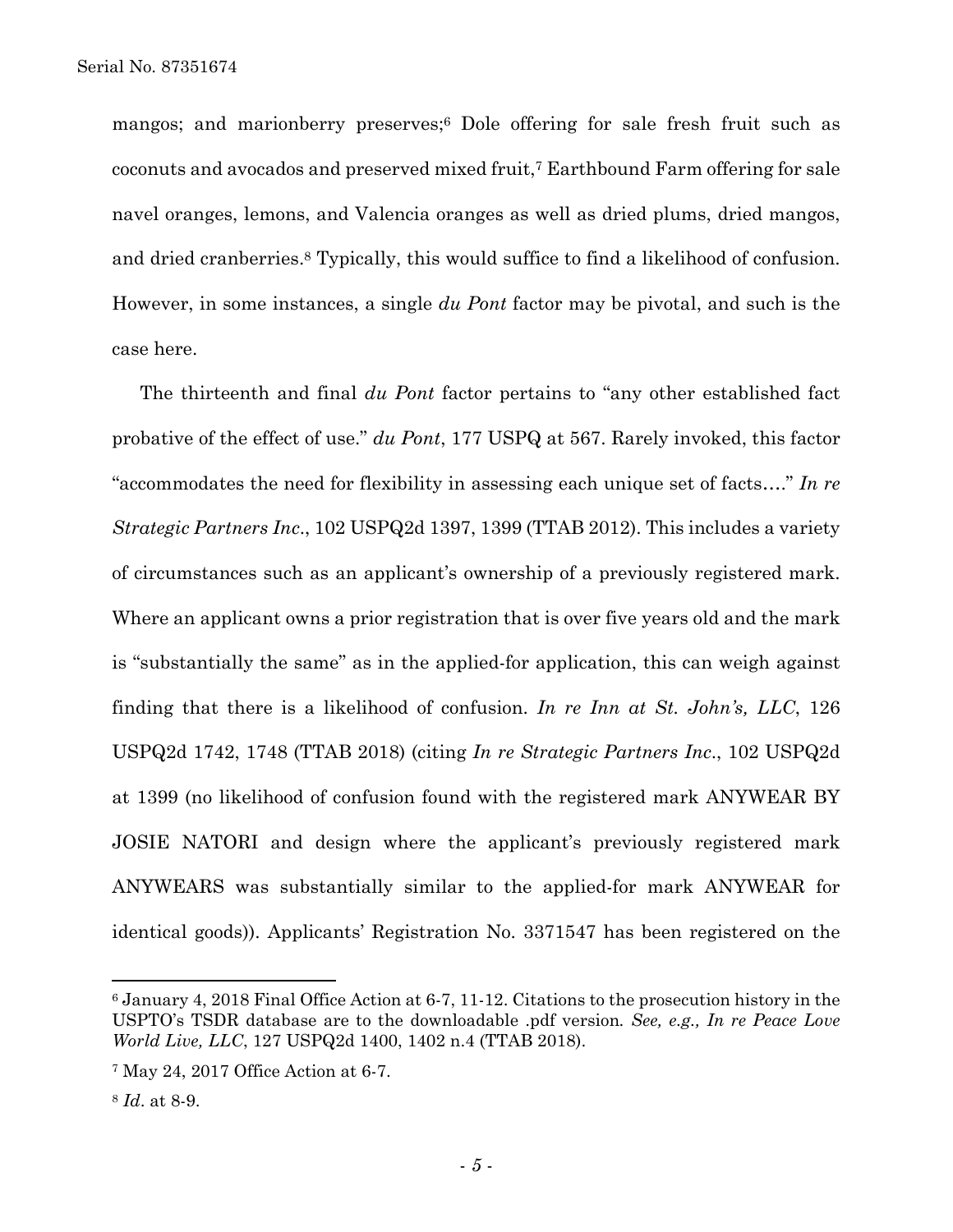Principal Register for over 10 years, meaning that it is impervious to a challenge under Section 2(d). *See* Trademark Act § 14, 15 U.S.C. § 1064. *Compare In re USA Warriors Ice Hockey Program, Inc*., 122 USPQ2d 1790, 1793 (TTAB 2017) (finding "a key factual distinction from *Strategic Partners"* that applicant's prior registration was less than five years old, making it still subject to a cancellation action by registrant based on likelihood of confusion). In addition, Applicants' mark registered prior to the mark in the cited registration.

Applicants' previously registered composite mark has no color claim, making it not only "substantially the same" as, but more importantly, legally identical to the applied-for mark. That is to say, Applicants are entitled to use their previously registered mark in the precise color scheme as claimed and depicted in the mark under current consideration. By logical extension, the mark at issue here does not "move [any] closer" to the mark in the cited registration. *Compare In re Inn at St. John's, LLC*, 126 USPQ2d at 1748 ("In this appeal, Applicant's applied-for mark — 5IVE STEAKHOUSE and design — moves closer to the cited registration — 5IVESTEAK and design — than the mark in Applicant's prior registration — 5IVE RESTAURANT and design — rendering the new mark more similar in appearance, sound, and meaning to Registrant's mark, which includes the word STEAK and does not include the word RESTAURANT."). Furthermore, the goods in the cited registration consisting of "fruit conserves" are by their very nature highly related to, if not virtually identical to, the applied-for goods at issue here, "preserved, frozen,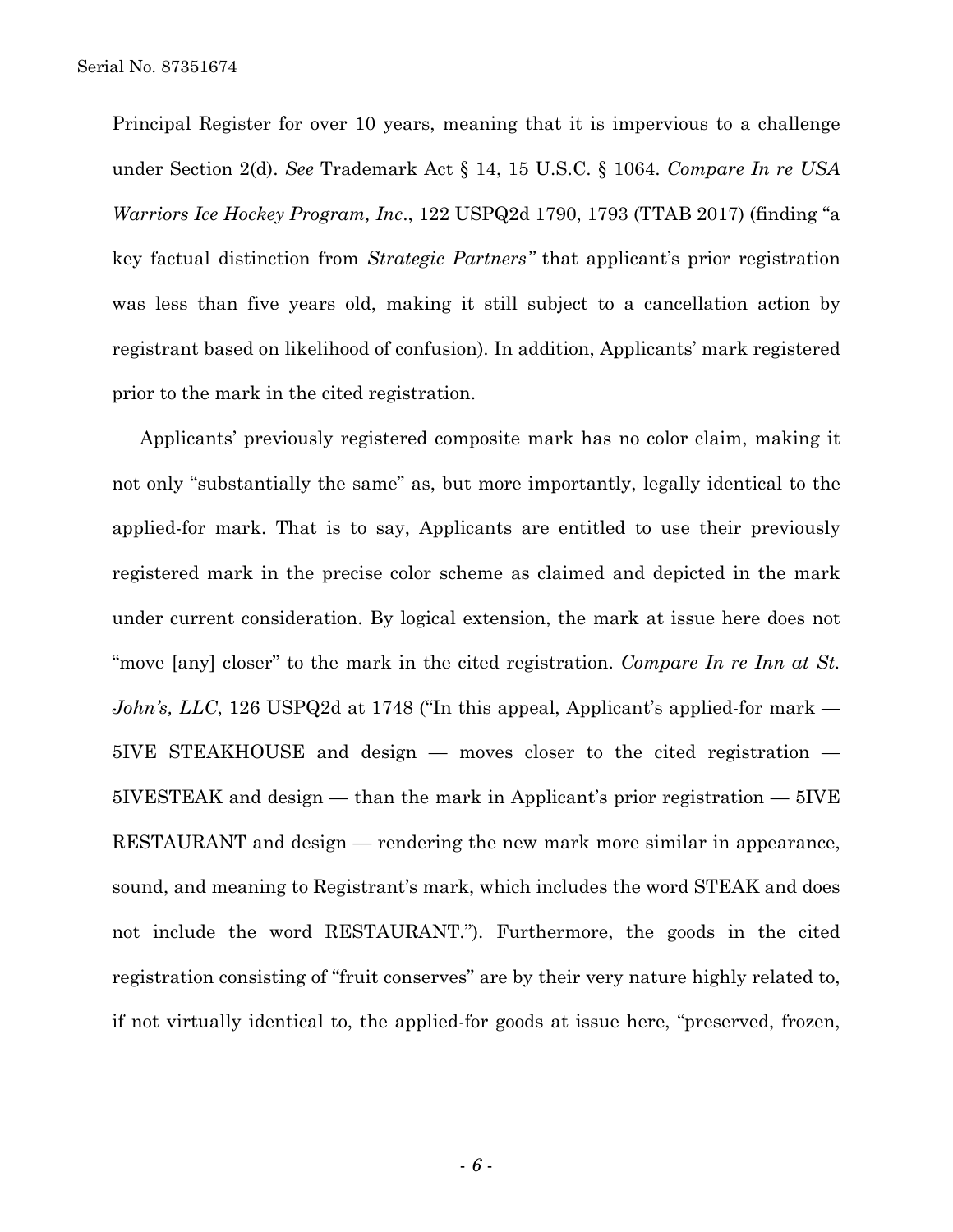dried, and cooked fruits." The totality of these circumstances weigh in favor of finding no likelihood of confusion.

The Examining Attorney contends that the factual circumstances presented here are distinguishable from those in *In re Strategic Partners, supra,* inasmuch as in that case, the applicant's prior registration had co-existed for at least five years with the cited registration, and that both registrations were immune from a petition to cancel based on the ground of likelihood of confusion. The Examining Attorney takes the position that these precise parameters must exist in order to successfully invoke the thirteenth *du Pont* factor to overcome an ex parte Section 2(d) refusal. In support thereof, the Examining Attorney cites to Section 1207.01 of the Trademark Manual of Examining Procedure (Oct. 2017) discussing the significance of *In re Strategic Partners*.9 We have reviewed all of the Board's decisions on this issue and do not interpret the application of the thirteenth factor so narrowly. Again, we emphasize that we must take into account all of the circumstances of a particular case, and in

 $\overline{a}$ 

<sup>9</sup> According to TMEP § 1207.01:

The decision in *Strategic Partners* may be applied and weighed against a §2(d) refusal in the limited situation where: (1) an applicant owns a prior registration for the same mark or a mark with no meaningful difference from the applied-for-mark; (2) the identifications of goods/services in the application and applicant's prior registration are identical or identical in relevant part; and (3) the applicant's prior registration has coexisted for at least five years with the registration being considered as the basis for the Section 2(d) refusal. *See Id*. at 1400; *cf. In re USA Warriors Ice Hockey Program, Inc*., 122 USPQ2d 1790, 1793 (TTAB 2017) (distinguishing *Strategic Partners* and finding that the 3½-year coexistence of applicant's prior registration and the cited registration was a relevant consideration but did not outweigh the other relevant du Pont factors).